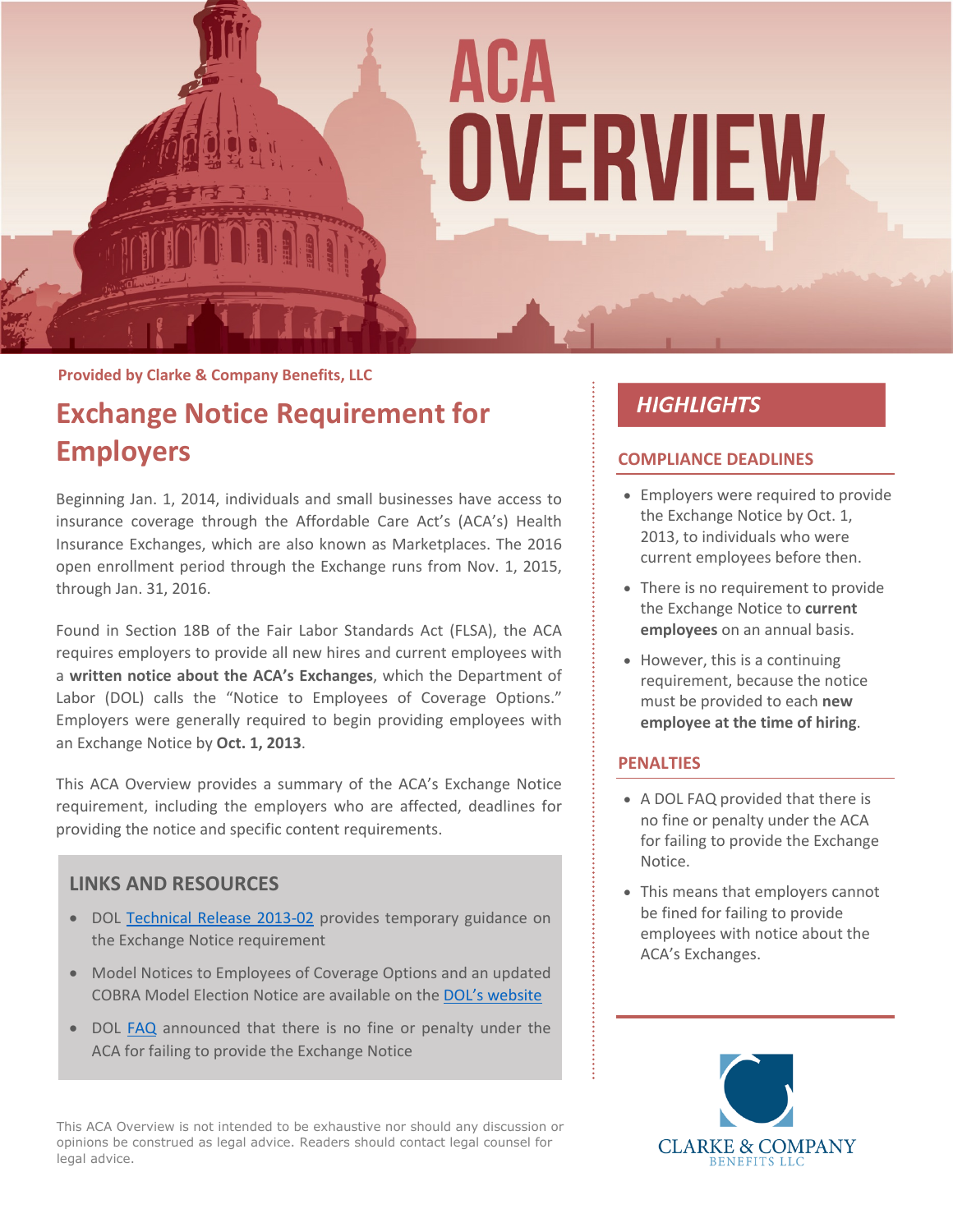#### **COMPLIANCE DEADLINES**

As it was written, the ACA required employers to provide the Exchange Notice by March 1, 2013. However, the DOL did not hold employers to the March 1, 2013, deadline, and instead, set a compliance deadline that matches up with the start of the first open enrollment period under the Exchanges. Thus:

- Employers were required to provide the Exchange Notice by **Oct. 1, 2013**, to individuals who were **current employees** before that date. **There is no requirement to provide the Exchange Notice to current employees on an annual basis.**
- However, **this is a continuing requirement**, because the notice must be provided to each **new employee at the time of hiring**. For 2014, the DOL considered a notice to be provided "at the time of hiring" if the notice was provided within **14 days** of an employee's start date.

Employers that decided to inform their employees about the Exchanges earlier than the Oct. 1, 2013, deadline could use the model notices and rely on the DOL's temporary guidance.

#### **AFFECTED EMPLOYERS**

The ACA's Exchange Notice requirement applies to employers that are subject to the FLSA. In general, the FLSA applies to employers that employ one or more employees who are engaged in, or produce goods for, interstate commerce. In most instances, a business must have at least \$500,000 in annual dollar volume of sales or receipts to be covered by the FLSA.

The FLSA also specifically covers the following entities: hospitals; institutions primarily engaged in the care of the sick, the aged, mentally ill, or disabled who reside on the premises; schools for children who are mentally or physically disabled or gifted; preschools, elementary and secondary schools, and institutions of higher education; and federal, state and local government agencies.

The DOL's Wage and Hour Division provides guidance on the FLSA's applicability in general, including a [compliance assistance tool](http://www.dol.gov/elaws/esa/flsa/scope/screen24.asp) for employers.

#### *Other Entities Providing Notice on Behalf of Employers*

On Sept. 4, 2013, the DOL, Department of Health and Human Services (HHS) and the Treasury issued an [FAQ](https://www.dol.gov/sites/default/files/ebsa/about-ebsa/our-activities/resource-center/faqs/aca-part-xvi.pdf) stating that it is permissible for another entity (such as an issuer, multiemployer plan or third-party administrator) to send the Exchange Notice on behalf of an employer to satisfy the employer's obligations under the ACA. According to this FAQ, an employer will have satisfied its obligation to provide the notice with respect to an individual if another party provides a timely and complete notice.

Employers are required to provide notice to **all employees, regardless of whether an employee is enrolled in, or eligible for, coverage under a group health plan**. Accordingly, an employer is not relieved of its statutory obligation to provide the Exchange Notice if another entity sends the notice to only participants enrolled in the plan, if some employees are not enrolled in the plan.

Design © 2016 Zywave, Inc. All rights reserved.

This ACA Overview is not intended to be exhaustive nor should any discussion or opinions be construed as legal advice. Readers should contact legal counsel for legal advice.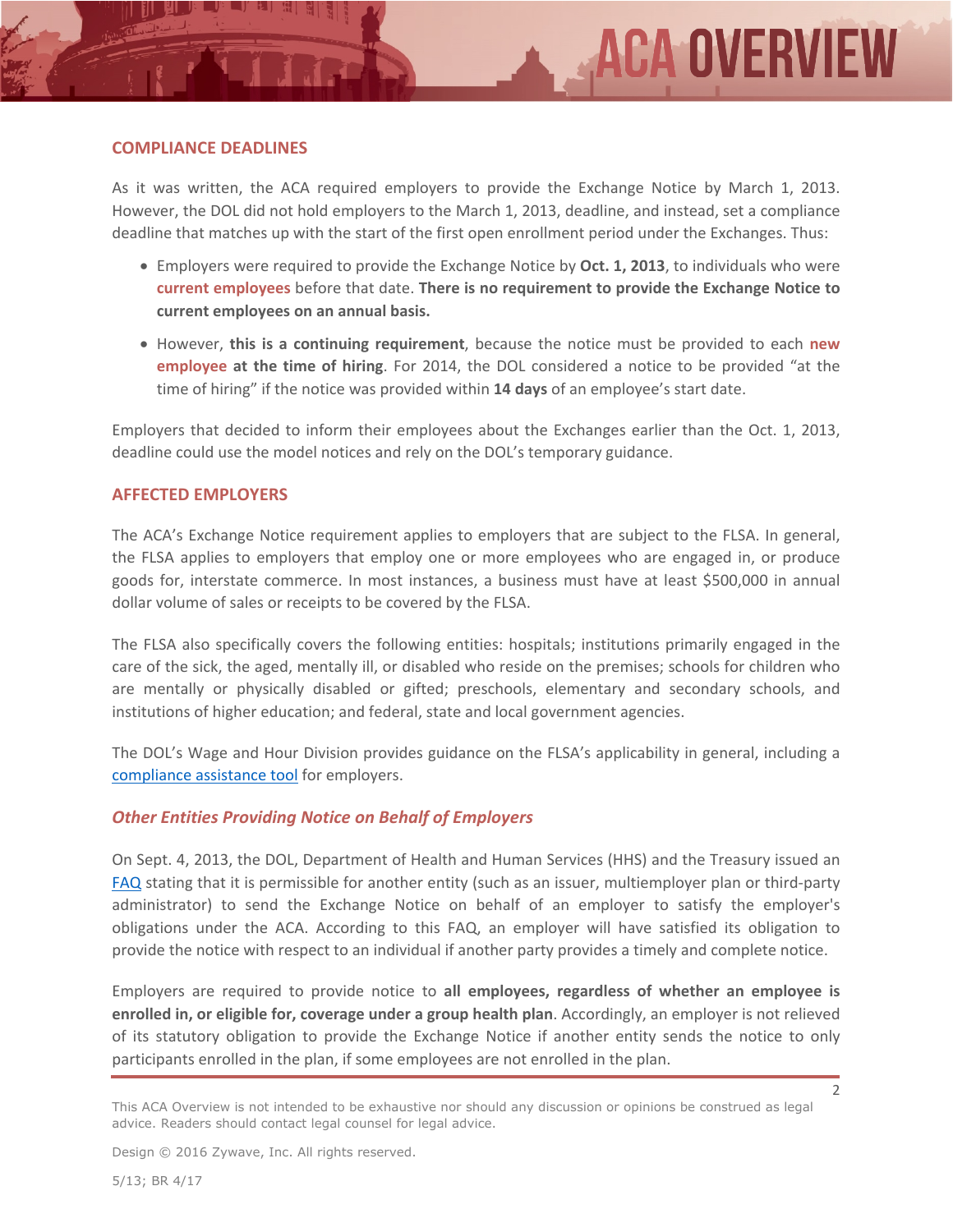When providing notices on behalf of employers, multiemployer plans, issuers and third party administrators should:

 Take proper steps to ensure that a notice is provided to all employees regardless of plan enrollment; or

ACA OVERVIEI

 Communicate clearly to employers that the plan, issuer or third party administrator will provide notice only to a subset of employees (for example, employees enrolled in the plan) and advise of the residual obligations of employers with respect to other employees (for example, employees who are not enrolled in the plan).

#### **REQUIRED CONTENT**

The Exchange Notice must:

- Include information regarding the existence of an Exchange, as well as contact information and a description of the services provided by an Exchange;
- Inform the employee that the employee may be eligible for a premium tax credit if the employee purchases a qualified health plan through the Exchange; and
- Contain a statement informing the employee that, if the employee purchases a qualified health plan through the Exchange, the employee may lose the employer contribution (if any) to any health benefits plan offered by the employer and that all or a portion of that contribution may be excludable from income for federal income tax purposes.

#### *Model Notices*

The DOL has provided the following model Exchange Notices for employers to use:

- [Model Notice to Employees of Coverage Options](https://www.dol.gov/sites/default/files/ebsa/laws-and-regulations/laws/affordable-care-act/for-employers-and-advisers/model-notice-for-employers-who-do-not-offer-a-health-plan.pdf) for employers who do not offer a health plan
- [Model Notice to Employees of Coverage Options](https://www.dol.gov/sites/default/files/ebsa/laws-and-regulations/laws/affordable-care-act/for-employers-and-advisers/model-notice-for-employers-who-offer-a-health-plan-to-some-or-all-employees.pdf) for employers who offer a health plan to some or all employees

In addition to the required content, the DOL's model notice for employers who offer a health plan includes information regarding the employer's current health plan coverage. This information is included to help individuals enroll in coverage through the Exchanges and determine their eligibility for federal subsidies. **Employers are not required to provide this information**, although including it in the notice may help reduce the number of employee questions on whether the employer's health plan is affordable and provides minimum value.

Also, although the model notice for employers with health plans includes a section about design changes that the employer knows will occur for an upcoming plan year, the model notice does not ask employers to speculate about changes in coverage that may be made in the future, but have not been finalized yet.

Design © 2016 Zywave, Inc. All rights reserved.

3

This ACA Overview is not intended to be exhaustive nor should any discussion or opinions be construed as legal advice. Readers should contact legal counsel for legal advice.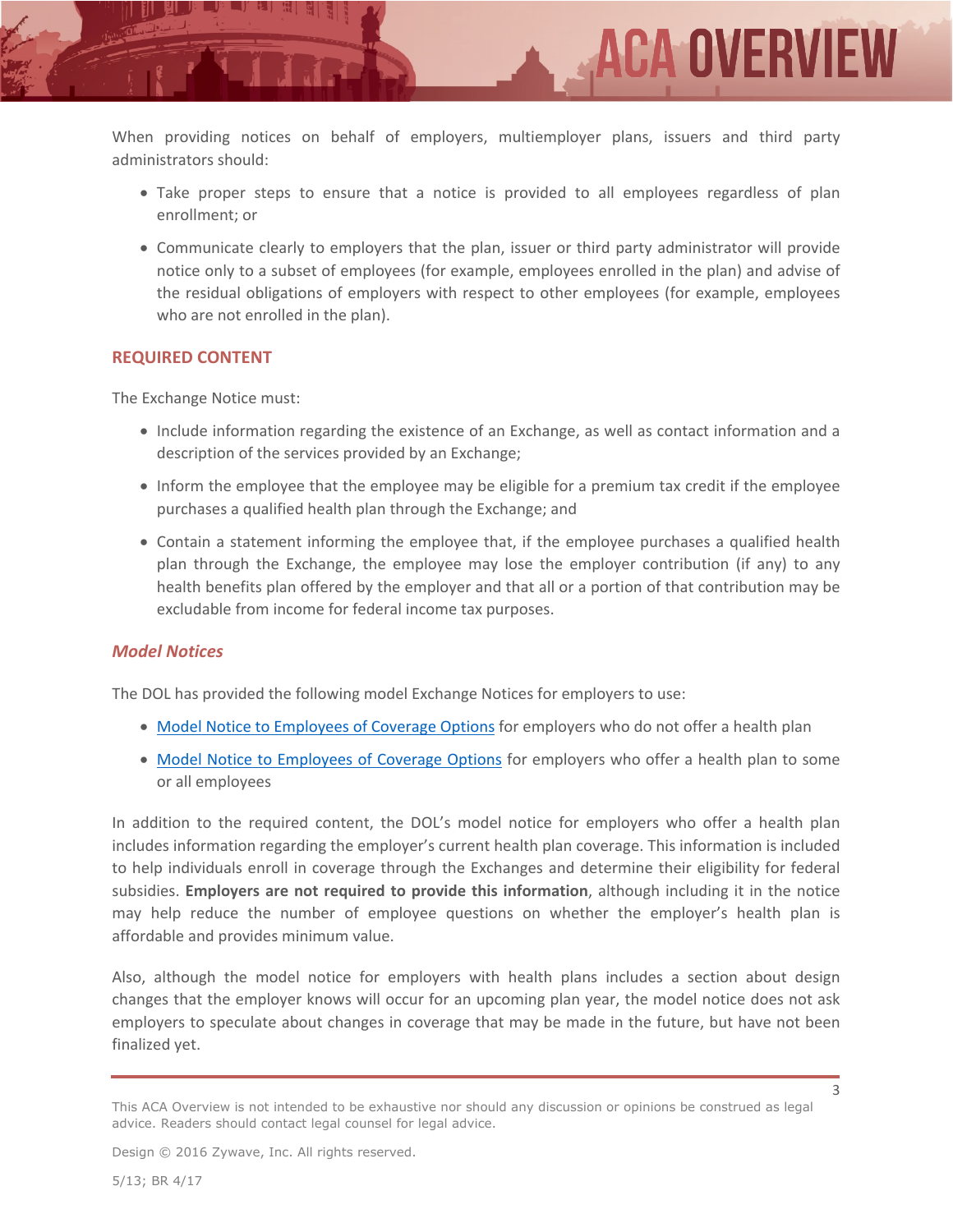Employers may use one of these models, as applicable, or a modified version, provided the notice meets the content requirements described above. Thus, employers may use the DOL's models "as is," customize the DOL's models or create their own Exchange Notices, as long as the notices contain the required content elements.

**ACA OVERVIE** 

#### **PROVIDING THE NOTICE**

Employers must provide the Exchange Notice to each employee, **regardless of plan enrollment status or of part-time or full-time status**. However, employers are not required to provide a separate notice to dependents or other individuals who are (or may become) eligible for coverage under the plan, but who are not employees.

### *Method of Providing Notice*

The notice must be provided automatically, free of charge and in writing in a manner calculated to be understood by the average employee. However, no particular method of providing the notice is specifically required (for example, by mail, hand delivery or electronically). The notice may be provided by first-class mail. Alternatively, it may be provided electronically if the DOL's electronic disclosure safe harbor requirements are met. This safe harbor allows plan administrators to send certain disclosures electronically to:

- Employees with work-related computer access; and
- Other plan participants and beneficiaries who consent to receive disclosures electronically.

The safe harbor does not require the use of any specific form of electronic media. However, plan administrators are required to use measures reasonably calculated to ensure **actual receipt** of the material by plan participants and beneficiaries. Merely placing a disclosure on a company website available to employees will not, by itself, satisfy this disclosure requirement.

#### **PENALTIES FOR FAILING TO PROVIDE THE NOTICE**

In an [FAQ,](https://www.dol.gov/agencies/ebsa/about-ebsa/our-activities/resource-center/faqs/notice-of-coverage-options) the DOL stated that employers that are subject to the FLSA should provide a written notice to its employees about the Exchange by Oct. 1, 2013, **but there is no fine or penalty under the ACA for failing to provide the notice**. This means that employers cannot be fined for failing to provide employees with notice about the ACA's Exchanges.

Although this FAQ asserts that there will be no penalties for failing to provide an Exchange Notice, there are several reasons why employers may still want to provide the notice. The Exchange Notice can help employers answer employee questions about:

- What the Exchange is;
- Whether the employer will still provide a plan once the Exchanges are operational;
- How Exchange plans are different from the employer's plan; and

4

Design © 2016 Zywave, Inc. All rights reserved.

This ACA Overview is not intended to be exhaustive nor should any discussion or opinions be construed as legal advice. Readers should contact legal counsel for legal advice.